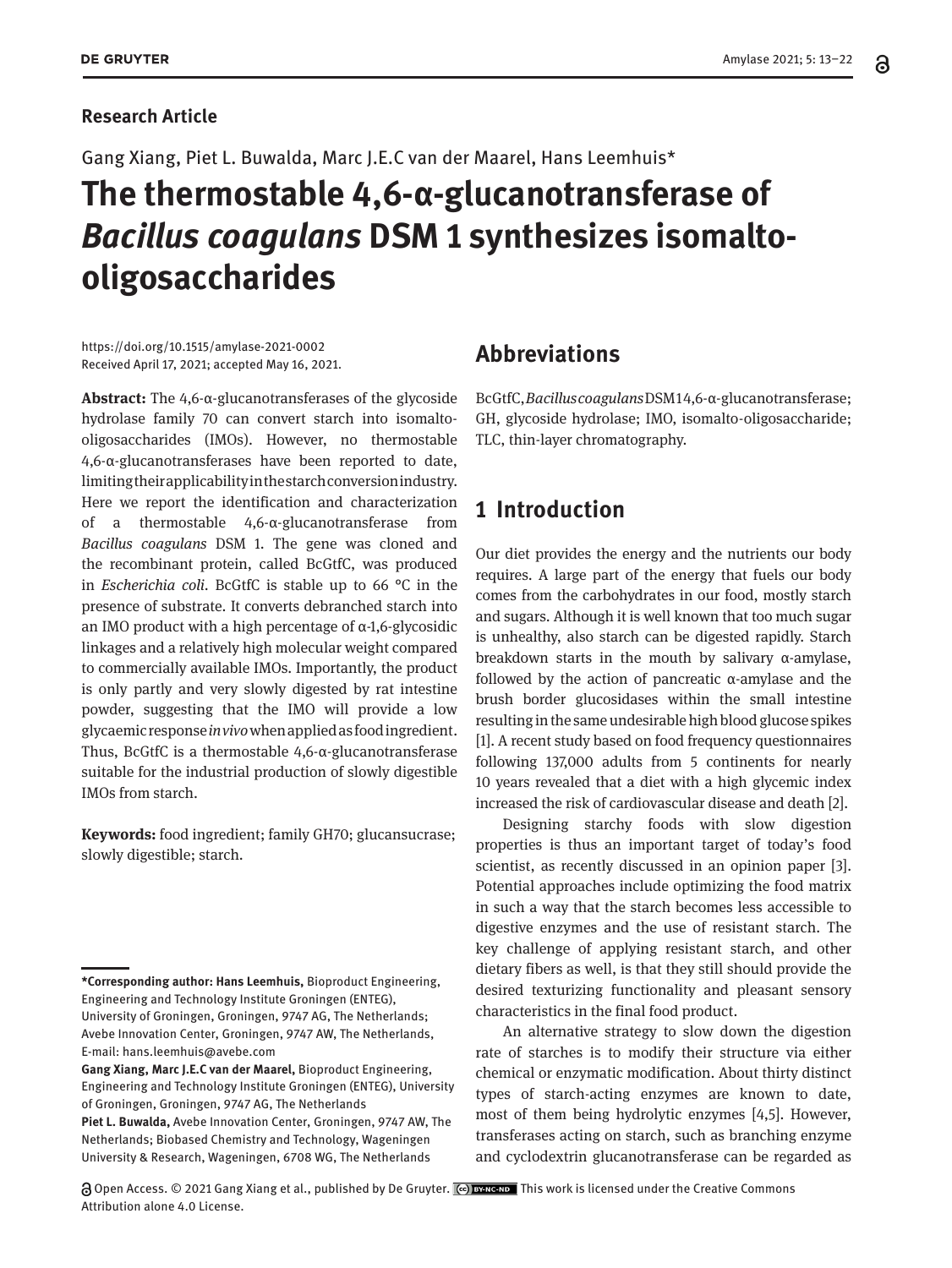more promising for producing slowly digestible starch due to their ability to change the molecular structure without losing yield due to hydrolysis [6-8].

Still another approach to slow down the digestion of starches is to increase the percentage of  $\alpha$ -1,6glycosidic linkages, because they cannot be hydrolyzed by α-amylases. This is either done by increasing the branch density using branching enzymes or trimming the external side chains of amylopectin and as such raising the fraction of α-1,6-linkages [9,10]. Far higher fractions of α-1,6-glycosidic linkages, usually around 50%, are reached by converting starch into isomalto-oligosaccharides (IMOs) [11].

Commercially, IMOs are produced by saccharification of starch to maltose syrup, which is then converted into IMOs by transglucosidase [12,13], and are a collection of short oligosaccharides, mostly di-, tri- and tetrasaccharides [14]. The size and percentage of  $\alpha$ -1,6glycosidic bonds of IMOs can be increased by the action of dextransucrase, which transfers the glucose moiety of sucrose onto acceptor oligosaccharides including IMOs [15]. A further step towards a higher fraction of α-1,6-glycosidic linkages is the preparation of dextran oligosaccharides by the hydrolysis of dextran [16].

The direct conversion of starch into isomalto/ malto-polysaccharides has also been reported using a 4,6-α-glucanotransferase GtfB from *Lactobacillus reuteri*  121 GtfB [17]. This enzyme, belonging to the glycoside hydrolase family 70 [18], was the first GH70 enzyme that used α-1,4-malto-oligosaccharides, but not sucrose, as glucose donor substrate in disproportionation reactions [19,20]. Subsequent research revealed the existence of more α-1,4-malto-oligosaccharide converting type of GH70 enzymes, not only forming linear IMOs with consecutive α-1,6-glycosidic linkages [21,22], but also branched α-glucans with alternating α-1,4/α-1,6 [23] or alternating α-1,3/α-1,4 linkages [24]. These polymers are synthesized by transferring the non-reducing end glucose moiety of linear α-1,4-glucans onto acceptor α-glucans [18], except for the GtfD type of 4,6-α-glucanotransferases, which transfer maltose units [23]. Most of these enzymes use the non-reducing end of other α-glucan chains as acceptor forming linear α-glucans with α-1,6 linkages, though some are also capable of creating branches. Nevertheless, the "common" GH70 glucansucrases are still forming a wider variety of structurally distinct α-glucans from sucrose, ranging from linear to highly branched polymers, with either α-1,2, α-1,3, α-1,4 and α-1,6 bonds, and combinations thereof [25-29]. The enormous variation in molecular structures results in α-glucan products having distinct functional properties in various applications [30,31].

Nearly all GH70 enzymes originate from lactic acid bacteria and have a limited thermal stability. Here we report the first thermostable 4,6-α-glucanotransferase, *Bacillus coagulans* DSM 1 (BcGtfC), capable of synthesizing IMOs up to 66 °C.

## **2 Materials and methods**

#### **2.1 Substrates and chemicals**

Malto-oligosaccharides and *Chaetomium erraticum* dextranase were obtained from Sigma-Aldrich. Dextran 10 having a molecular weight of 9,000–11,000 Da was obtained from CarboSynth (Compton, UK). The isomaltooligosaccharide Vitafiber was obtained from the web shop MyProtein [\(https://nl.myprotein.com/](https://nl.myprotein.com/)). Maltodextrin Eliane MD2 having a dextrose equivalent of 2.6 g/100 g is produced by Avebe (Veendam). Debranched waxy potato starch was obtained via enzymatic debranching using pullulanase (Promozyme D6; Novozymes). Briefly, 5% waxy potato starch (Avebe, Veendam, The Netherlands) was solubilized in 50 mM sodium acetate pH 4.7 at 121 °C for 30 min, and debranched overnight at 55 °C with 1% (w/w) enzyme. The analytical enzymes, α-amylase from *Aspergillus oryzae* (E-ANAAM), b-amylase from barley (E-BARBL), isoamylase from *Pseudomonas* sp. (E-ISAMY), pullulanase from *Klebiella* (E-PULKP) and mirobial oligo-α-1-6-glucosidase (E-OAGUM), were obtained from Megazyme (Wicklow, Ireland).

### **2.2 Cloning of the** *BcGtfC* **gene**

The gene encoding the putative 4,6-α-glucanotransferase from *Bacillus coagulans* DSM 1 (GenBank accession No. [AJH79253.1](http://www.ncbi.nlm.nih.gov/entrez/viewer.fcgi?db=protein&val=AJH79253.1)) was synthesized (GenScript, NJ, USA) and cloned into the *Nde*I-*Bam*HI restriction sites of the *Escherichia coli* expression vector pET28. As such, the recombinant protein (BcGtfC) carries an N-terminal His6-tag to simplify purification. The construct lacks the N-terminal 32 amino acid signal sequence, as predicted using the Signal P4.1 server ([32], [http://www.cbs.dtu.dk/](http://www.cbs.dtu.dk/services/SignalP/) [services/SignalP/\)](http://www.cbs.dtu.dk/services/SignalP/).

#### **2.3 BcGtfC protein expression**

BcGtfC was expressed in *E. coli* BL21Star(DE3) cultivated in auto-induction medium (VWR) supplemented with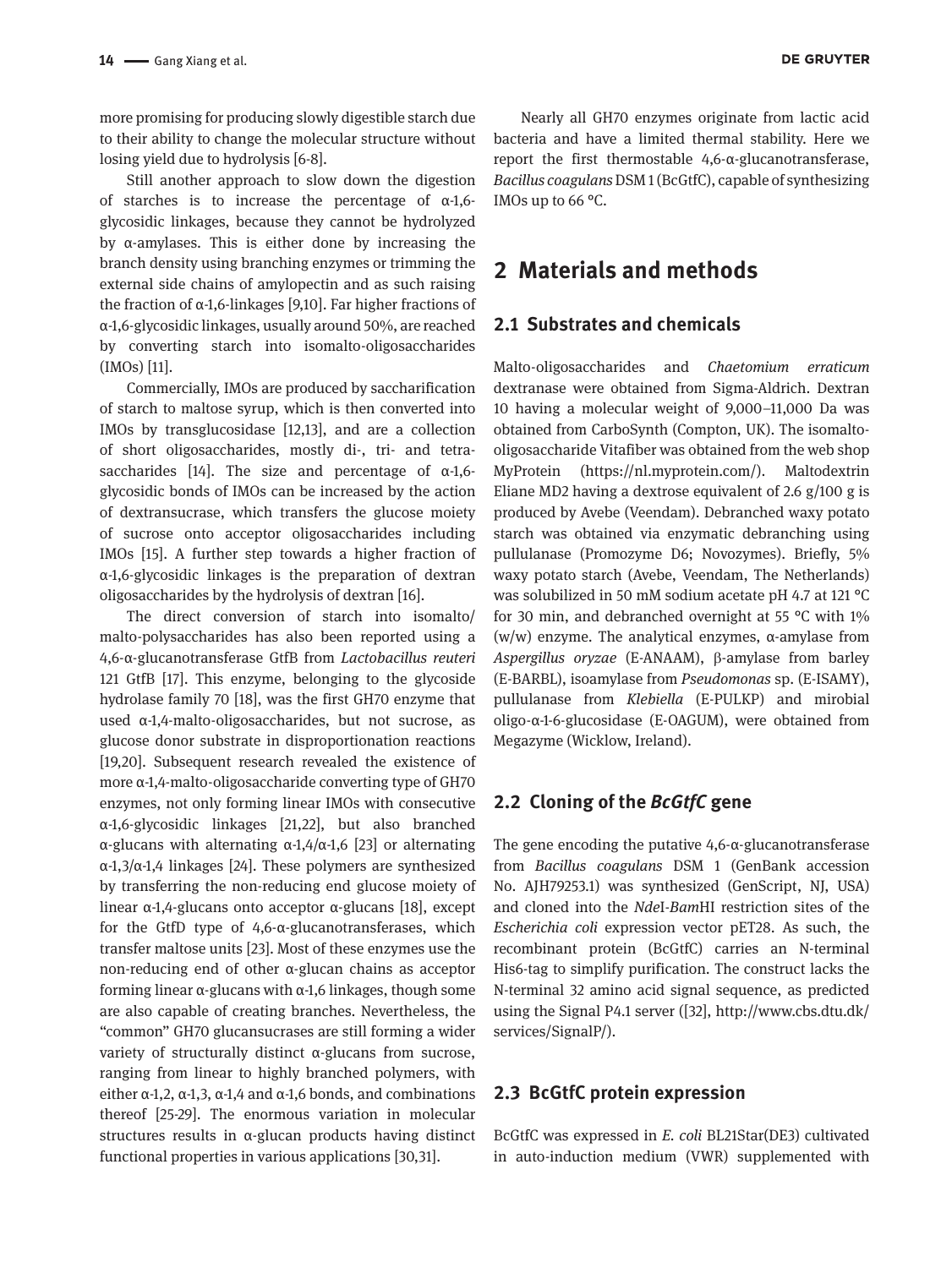25 mg/L kanamycin at 37 °C. When the OD<sub>600</sub> reached about 1.2, the cultivation was continued at 15 °C for 16 h. Cells were harvested by centrifugation. The cells were resuspended in 50 mM Tris/HCl, 500 mM NaCl, 10% glycerol and 1 mM CaCl $_{2}$  of pH 8.0 and lysed by sonication. BcGtfC was purified by Ni<sup>2+</sup> affinity chromatography, and subsequently dialyzed against the above buffer. Protein concentration was determined by the Bradford protein assay with BSA as a standard, and the purity and molecular weight were confirmed by SDS-PAGE.

#### **2.4 Enzyme assays**

Reactions were performed in 50 mM sodium acetate buffer pH 4.7 supplemented with 1 mM  $\text{CaCl}_{_2}$  unless stated otherwise. The optimal pH and temperature were determined over the pH range of 3.5–7 and the temperature range of 37–75 °C, respectively, using 10 mM maltoheptaose as substrate, and by quantifying the release of glucose in time using a glucose detection kit (GOPOP; Megazyme). Reactions were started by adding the enzyme to preheated reaction mixture, and stopped by heating the reaction mixture in boiling water.

Malto-oligosaccharide substrate preference was determined by incubating the enzyme with 34.2 mg/mL malto-oligosaccharides of different lengths. Reaction progress was followed by thin-layer chromatography (TLC) using silica gel 60 plates (Merck) run with butanol/ ethanol/water (5:3:3;  $v/v/v$ ). TLC plates were developed with 10%  $\rm H_2SO_4$  in ethanol/water (1:1; v/v), followed by heating at 100 °C.

The thermal inactivation rate of BcGtfC was assessed by incubating the enzyme at a concentration of 0.05 mg/mL in 50 mM sodium acetate buffer pH 5.0 in the presence of 1 mM  $CaCl<sub>2</sub>$  at temperatures ranging from 20 to 73 °C for 20 min. Samples were then cooled on ice, and the residual activity was quantified by following the release of glucose using maltoheptaose as substrate, as described above. As a measure of thermostability the activity half-life of the enzyme was defined as the temperature, at which half of the initial activity was lost during a 20 min incubation.

The thermostability of BcGtfC in the presence of a high substrate concentration was measured by incubating the enzyme with maltoheptaose substrate at a temperature range of 37 to 72 °C. The maltoheptaose concentration was 115 mg/mL (100 mM), and the enzyme concentration 0.1 mg/mL. Reactions were started by adding the enzyme to a preheated substrate solution. The progress of substrate conversion was followed for 16 h and assessed by TLC.

#### **2.5 NMR spectroscopy**

The percentage of  $\alpha$ -1,6-glycosidic linkages in the product made by BcGtfC was measured by <sup>1</sup>H NMR spectroscopy. Freeze-dried product was dissolved in  $D_2O$  (99.9 atom% D, Sigma-Aldrich), lyophilized, and dissolved again in  $D_2O$  at a concentration of 5 mg/mL. The NMR spectra were recorded at 340 K on a Bruker (Billerica, MA, USA) Avance 500 spectrometer at the Wageningen University NMR Centre. The percentage of α-1,6 bonds was calculated by dividing the peak surface area of the α-1,6 signal by the combined areas of the  $α-1,4$  and  $α-1,6$  signals, as described previously [33]. The percentage of reducing ends was calculated by dividing the peak surface area of the reducing end signals by the combined areas of all anomeric signals.

#### **2.6 Molecular weight analysis**

The molecular weight distribution was measured with a **gel permeation chromatography** system (Thermo Scientific; Waltham, USA), equipped with a refractive index detector (Optilab T-rEx; Wyatt; Santa Barbara, USA) and a light scattering detector (Dawn Heleos II, Wyatt). Samples were dissolved at a concentration of 20 mg/mL in Milli-Q water and filtered through a 0.45 μm cellulose acetate filter. Samples (100 µL) were injected at a flow rate of 0.2 mL/min, and run through a guard-column (OHpak-SB-G, Shodex; New York, USA) and a SEC column (OHpakSB-803 HQ, Shodex) at a flow rate of 0.5 mL/min. The columns and RI detector were held at 25 ºC. Data processing was done with the ASTRA software (Wyatt), using a specific refractive index increment value dn/dc of 0.148 mL/g.

### **2.7 Product analysis with enzymatic hydrolysis**

The product made by BcGtfC (20 mg/mL) was incubated with various hydrolytic enzymes in excess. Reactions with isoamylase from *Pseudomonas***,** microbial oligo-α-1-6-glucosidase (hydrolyzing the α-1,6-glycosidic linkage of the terminal non-reducing glucose moiety [34]) and dextranase from *Chaetomium erraticum* were performed in 50 mM sodium acetate buffer pH 4.7 at 50 °C for 40 h. Incubations with barley β-amylase were performed at pH 6.5 and 50 °C. Treatment with *Aspergillus oryzea* α-amylase and *Klebiella pullulanase* M1 were done at pH 4.7 and 40 °C. The degree of hydrolysis was assessed by TLC.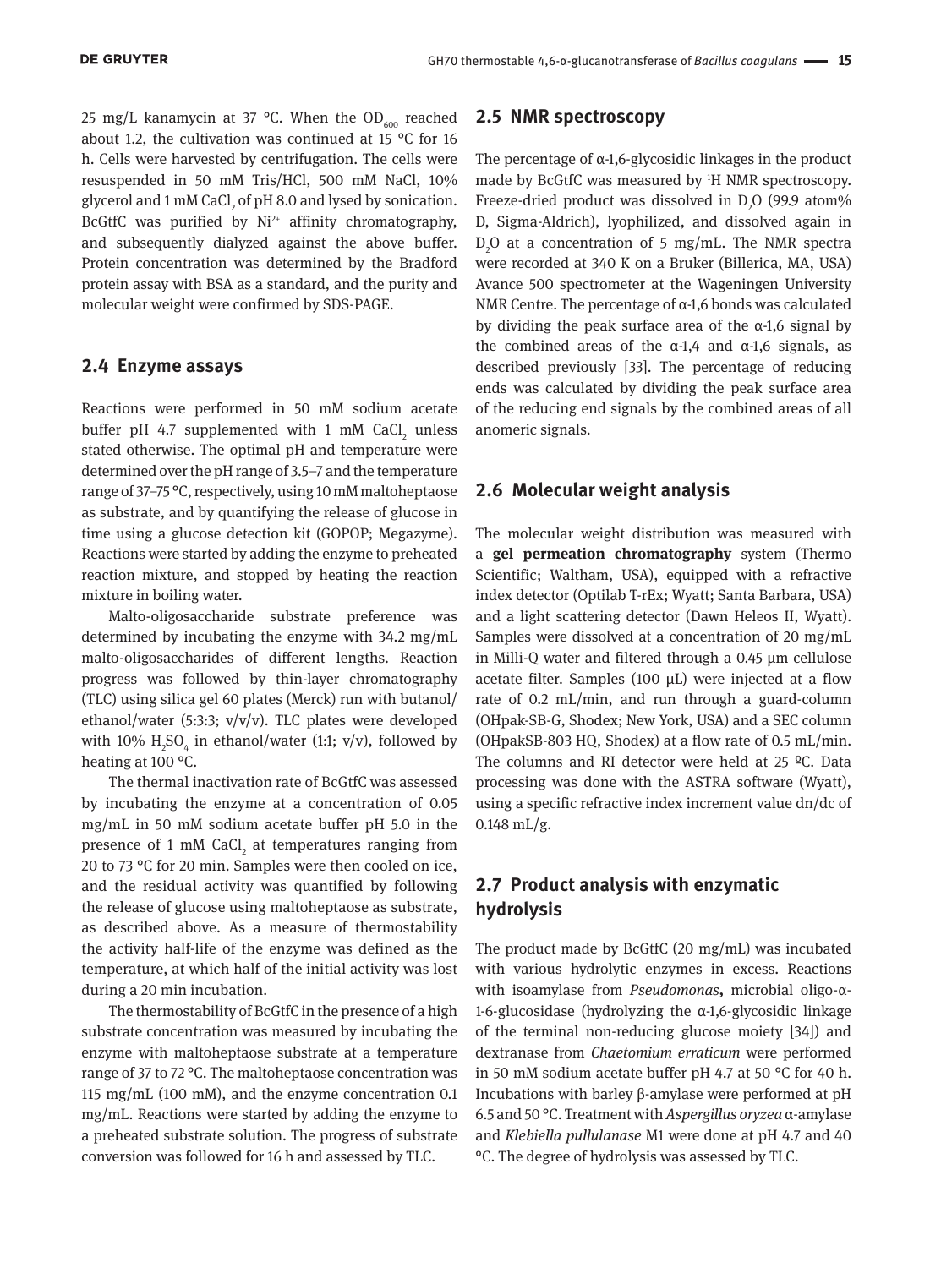#### **2.8** *In vitro* **digestion analysis**

To model digestion in the human small intestine, the product made by BcGtfC was incubated with rat intestinal acetone powder (Sigma-Aldrich). The *in vitro* digestion using rat intestinal powder, instead of the microbial amyloglucosidase, has been shown to much better predict the *in vivo* digestion, because the α-glycosidic linkage specificity of amyloglucosidase is much more restricted than the α-glycosidic linkage specificity of the brush border glucosidases of the small intestine, which are present in rat intestinal powder [35,36]. Briefly, 400 mg rat intestinal acetone powder was incubated with 10 mL ice-cold 0.1 M sodium phosphate buffer of pH 6.9 in a sonification bath with ice water for 15 min. Following centrifugation  $(13,000 \times g; 5 \text{ min})$ , 500 µL of the supernatant was directly transferred to 500 µL of a 5 mg/mL carbohydrate substrate solution. The digestion was performed at 37 °C. Progress of the digestion was followed in time by taking 100  $\mu$ L samples, which were placed in a boiling water bath for 10 min to inactivate the digestive enzymes. The amount of glucose formed was subsequently quantified using the glucose detection kit GOPOD (Megazyme).

### **3 Results and discussion**

### **3.1 The 4,6-α-glucanotransferase of** *Bacillus coagulans* **DSM 1**

The GH70 family enzymes are well-known for their capacity to synthesize a wide variety of high molecular weight α-glucan polymers from sucrose. In the last decade, it was reported that this family also contains 4,6-α-glucanotransferases, which convert linear α-1,4 glucan chains into linear isomalto/malto-oligosaccharides [19], and branched polymers with alternating α-1,4/α-1,6 [23] or alternating  $\alpha$ -1,3/ $\alpha$ -1,4 linkages [24]. These enzymes have, however, a limited thermostability, not exceeding 50 °C, which hampers their application in the starch industry. Thus, either the existing enzymes should be engineered towards higher thermal stability, or more thermostable enzymes have to be identified. The majority of the (putative) GH70 family sequences are found in lactic acid bacteria, though some of the sequences are found in other bacteria [23], including in a few *Bacillus coagulans* strains. Because *B. coagulans* strains grow optimally at around 50 °C, it is expected that its enzymes have at least some thermostability.

The putative GH70 sequence of *B. coagulans* DSM 1 (GenBank accession no. [AJH79253.1](http://www.ncbi.nlm.nih.gov/entrez/viewer.fcgi?db=protein&val=AJH79253.1)), of which the genome sequence was reported in 2015 [37], encodes for a protein of 965 amino acids, designated BcGtfC. The 32 N-terminal amino acids are predicted to be a signal peptide according to Signal P4.1 [32]. A BLASTp search [\(https://blast.ncbi.](https://blast.ncbi.nlm.nih.gov/) [nlm.nih.gov/](https://blast.ncbi.nlm.nih.gov/)) with the BcGtfC sequence revealed about 100 putative sequences with a high similarity, with the GtfC homologue of *Exiguobacterium sibiricum* 255-15 being the highest-ranking characterized enzyme at position 29 (BLAST search on March 23, 2021). The *E. sibiricum* GtfC shares 54% sequence identity with a coverage of 83%. The *E. sibiricum* GtfC displays 4,6-α-glucanotransferase activity with malto-oligosaccharide substrates but not with sucrose [22], similar to the *L. reuteri* GtfB. However, the *E. sibiricum* GtfC forms short isomalto/maltooligosaccharides, whereas the *L. reuteri* GtfB synthesizes longer isomalto/malto-polysaccharides.

### **3.2 Purification and basic properties of BcGtfC**

The full-length BcGtfC without its signal sequence was successfully expressed in *E. coli* BL21Star(DE3) as soluble protein. The protein was purified using its N-terminal Histag, yielding 11 mg of purified protein from 1 L of *E. coli* culture.

BcGtfC showed no activity with sucrose (data not shown). Instead, it displayed clear disproportionation activity with linear malto-oligosaccharides, forming both shorter and longer oligosaccharides (Fig. 1). The appearance of glucose, in addition, showed that the enzyme had a significant hydrolytic side activity. The enzyme had the highest activity at around pH 4.5 (Fig. 2A), basically identical to the pH optimum of *L. reuteri* GtfB, but much lower than the pH 6.0 optimum of *E. sibiricum* GtfC [22]. BcGtfC displayed maximal activity at 60 °C (Fig. 2B), far higher than the 37 °C of *L. reuteri* GtfB [19] and the 45 °C of *E. sibiricum* GtfC [22].

Maltotetraose is the shortest oligosaccharide used as donor substrate by BcGtfC, though the enzyme was clearly more efficient with maltopentaose and longer substrates (Fig. 1). The donor substrate requirements differ somewhat among the 4,6-α-glucanotransferases, with the GtfW of *Lactobacillus reuteri* DSM 20016 already efficiently utilizing maltose as glucose donor [21], while *L. reuteri* GtfB is highly active with maltotetrose and longer oligosaccharides [38]. The TLC reveals that BcGtfC synthesized only small amounts of longer oligosaccharides (Fig. 1), while equivalent reactions of *L. reuteri* GtfB show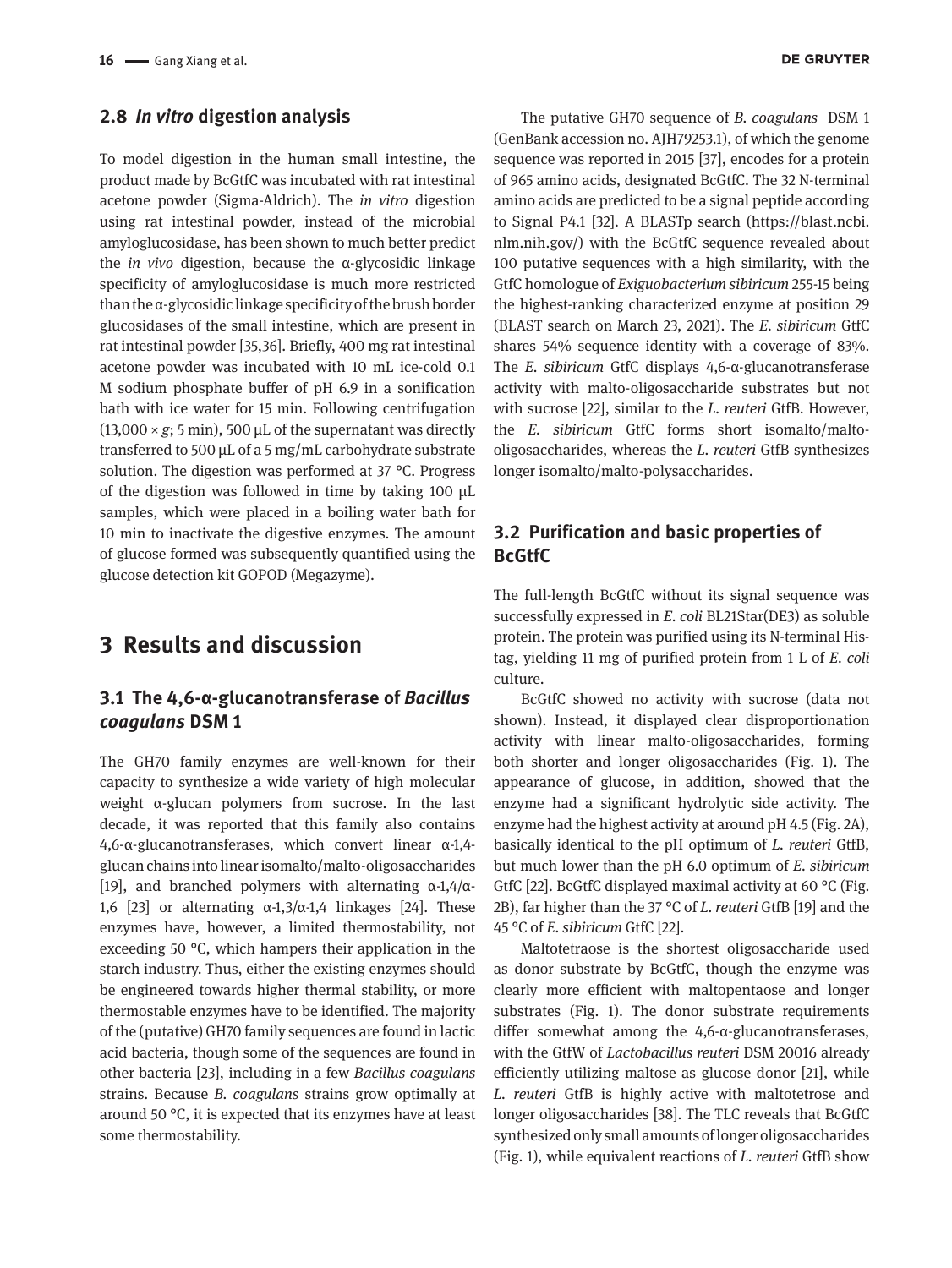

**Figure 1:** TLC analysis of the products synthesized by BcGtfC from linear α-1,4-oligosaccharides (G3-G7). Reactions were performed at 58 °C in 50 mM sodium acetate buffer pH 4.7 and 1 mM calcium chloride. Lane S – standards: G1, glucose; G2, maltose; G3, maltotriose; G4, maltotetraose; G5, maltopentaose; G6, maltohexaose; G7, maltoheptaose.



**Figure 2:** The pH (A) and temperature (B) activity profiles of BcGtfC.

intense spots at the origin of TLC plates [19], indicating the synthesis of significant amounts of polymeric material, which was not observed with BcGtfC.

#### **3.3 Temperature stability**

The thermal stability of BcGtfC was determined by incubating the enzyme at a concentration of 0.05 mg/mL in 50 mM sodium acetate pH 5.0 supplemented with 1 mM  $CaCl<sub>2</sub>$  at various temperatures for 20 min. The remaining activity was subsequently quantified using maltoheptaose as substrate, revealing an activity half-life of 20 min at 59 °C (Fig. 3A). Thus, BcGtfC had a much higher activity halflife than that of GtfB, which loses half of its activity in only 3.5 min at 45 °C [39].

#### **3.4 Thermostability in presence of substrate**

From an application viewpoint it is, however, more important how stable the enzyme is under process conditions, *e.g.*, at high substrate concentration and full reaction time. To assess the performance of BcGtfC under "process conditions", 0.1 g/L enzyme was added to a relative high substrate concentration of 115 g/L at various temperatures. The conversion of the substrate maltoheptaose was followed in time, revealing that BcGtfC was most active at 57–66 °C, and fully converted maltoheptaose at temperatures of up to 66 °C (Fig. 3B). Thus, the presence of substrate provided a significant protection against thermal inactivation, because without substrate the enzyme had an activity half-life of only 20 min at 59 °C.

#### **3.5 IMO synthesis from starch**

Subsequently, debranched waxy potato starch, consisting of linear α-1,4-glucan chains with an average degree of polymerization of 26, in the range of 6 to about 60 glucose moieties [40], was explored as substrate. BcGtfC effectively converted debranched waxy potato starch, as revealed by a complete disappearance of iodine staining upon incubation with the enzyme (data not shown). When acting on maltodextrins, partly α-amylase-hydrolysed starches which still contain branches, iodine staining only decreased to about 40% of the initial value (data not shown), indicating that BcGtfC is an exo-acting enzyme that cannot bypass branches.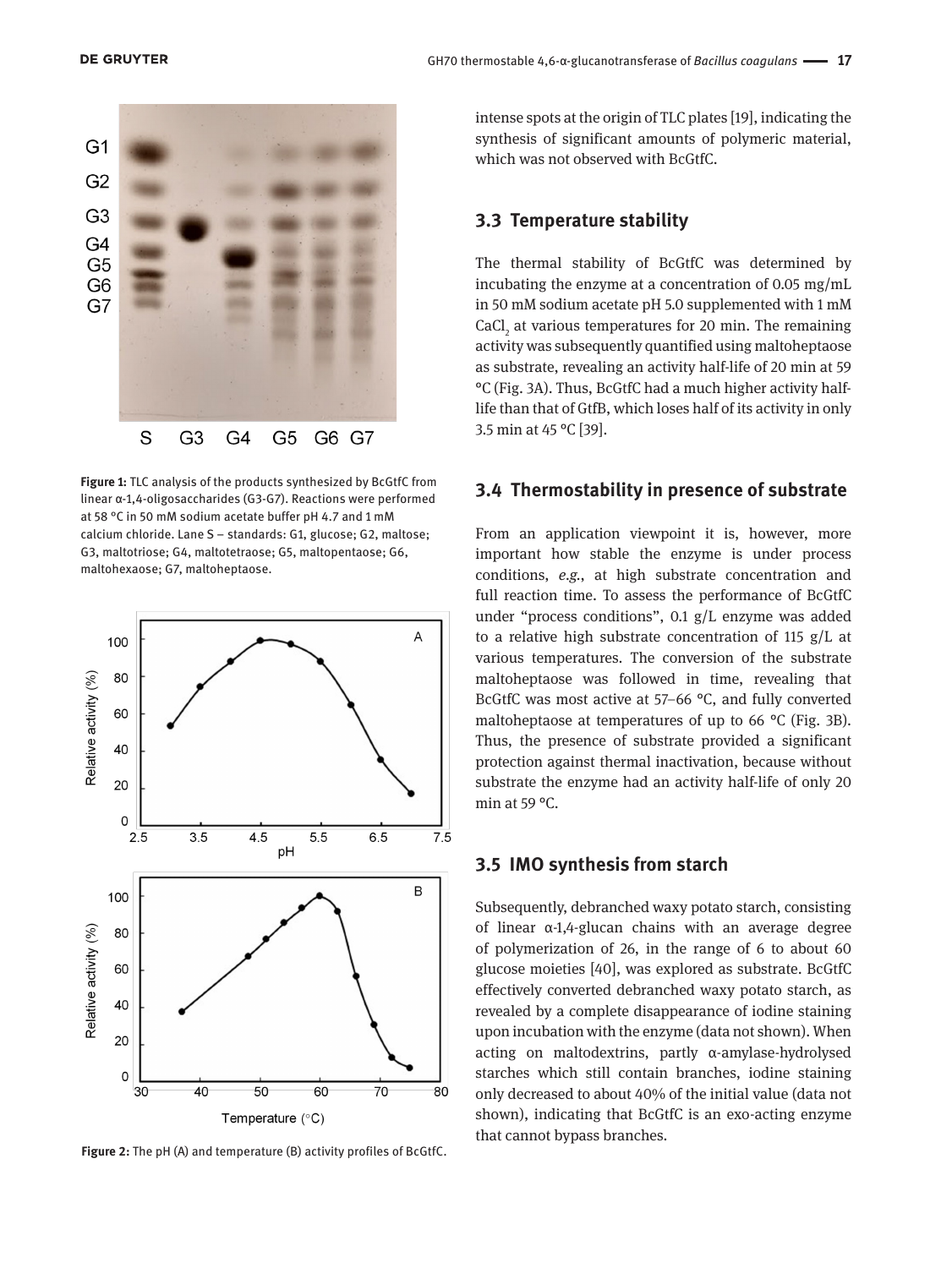TLC analysis of the product derived from debranched waxy potato starch showed that the product contained far more shorter oligosaccharides than the starting material (Fig. 4A). The product had a wide molecular weight



**Figure 3:** Temperature stability of BcGtfC. (A) Activity half-life of BcGtfC challenged at various temperatures for 20 min at a concentration of 50 µg/mL in 50 mM sodium acetate buffer pH 5.0 and 1 mM calcium chloride. (B) Thermostability at a high substrate concentration during the conversion of 115 mg/mL maltoheptaose at various temperatures with 0.1 mg/mL BcGtfC in 50 mM sodium acetate buffer pH 4.7 and 1 mM calcium chloride. Reaction progress was followed by TLC. Lane S – standards: G1, glucose; G2, maltose; G3, maltotriose; G4, maltotetraose; G5, maltopentaose; G6, maltohexaose; G7, maltoheptaose.

**Table 1:** Product properties of the IMO synthesized by BcGtfC from debranched waxy potato starch.

| <b>Parameter</b>                 | Value               |
|----------------------------------|---------------------|
| $\alpha$ -1,6-Glycosidic linkage | $68\%$ <sup>a</sup> |
| $\alpha$ -1,4-Glycosidic linkage | $32%$ a             |
| Reducing ends                    | $21\%$ <sup>a</sup> |
| Glucose content                  | $11\%$ <sup>b</sup> |
| Molecular weight                 | 1.2 kDa $\epsilon$  |

*a* Determined by 1 H NMR spectrometry.

*<sup>b</sup>* Quantified by the glucose detection kit GOPOD.

*c* Determined by **gel permeation chromatography.**

distribution with 20% of the product below 0.5 kDa and 20% above 2.0 kDa, and an average molecular weight of 1.2 kDa (Table 1), which is clearly higher than the 0.5 to 0.8 kDa of commercially available IMOs [14]. NMR analysis demonstrated that BcGtfC catalyzed the formation of α-1,6 glycosidic linkages, counting for 68% of the glycosidic linkages, the remaining 32% being  $\alpha$ -1,4 bonds (Fig. 4B). This percentage is higher than the 44 and 52% reached by the *E. sibiricum* GtfC acting on maltoheptaose or amylose, respectively, but distinctively lower than the 83% of *L. reuteri* GtfB when converting debranched waxy potato starch [17]. Thus, BcGtfC converted debranched starch into relative long chain IMOs.



**Figure 4:** The product derived from debranched waxy potato starch by BcGtfC. (A) TLC analysis and (B) the 1H-NMR spectrum recorded at 340 K in D<sub>2</sub>O. The chemical shift for the α-1,4-glycosidic linkage at ~5.4 ppm and the α-1,6-glycosidic linkage at ~5.0 ppm relative to the internal standard acetone was set to 2.225 ppm. The anomeric signals of free glucose and the reducing ends of glucan chains are indicated with Gα/β and Rα/β, respectively. Lane S – standards: G1, glucose; G2, maltose; G3, maltotriose; G4, maltotetraose; G5, maltopentaose; G6, maltohexaose; G7, maltoheptaose; 1, substrate; 2, product formed by BcGtfC.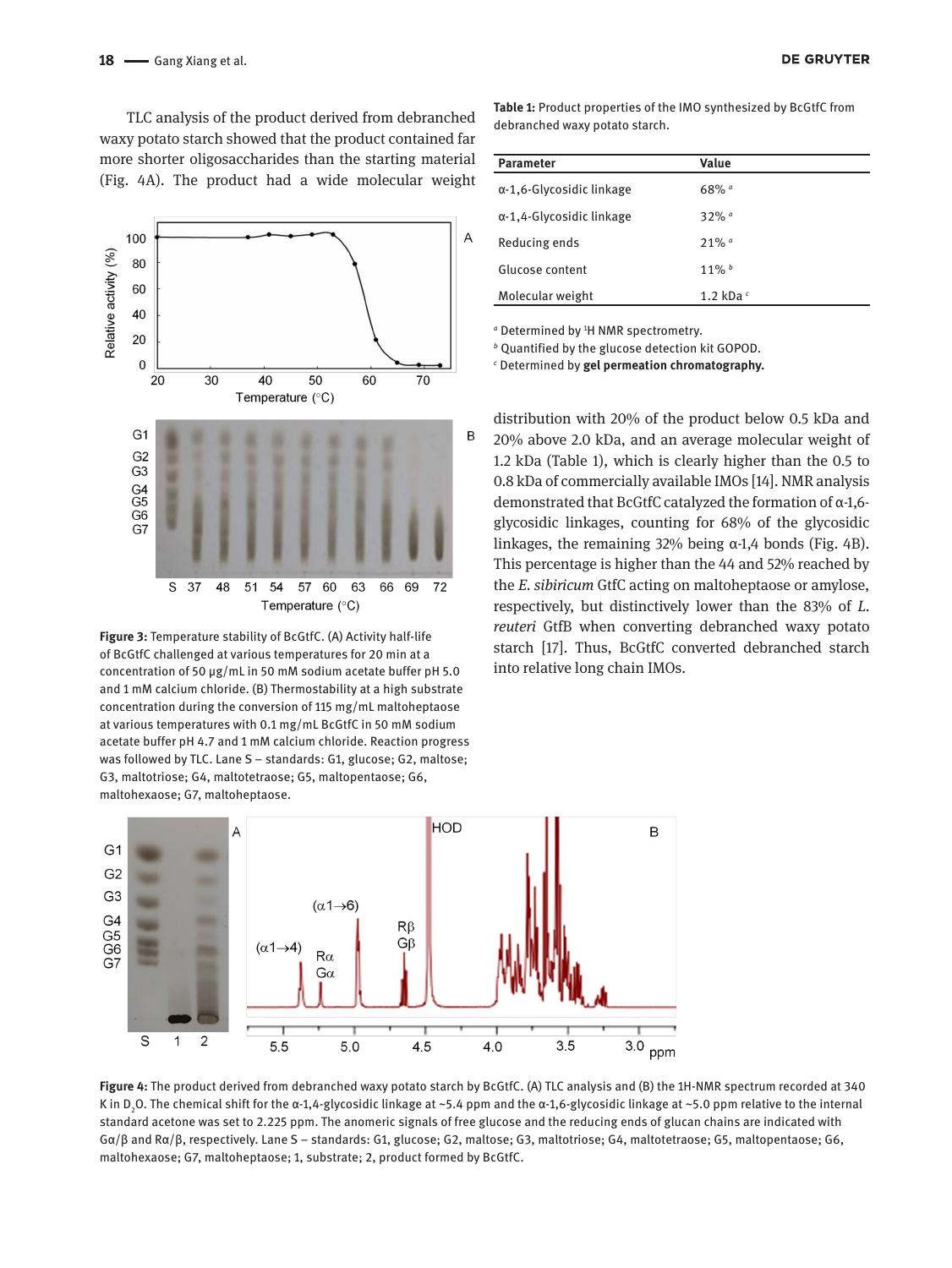

**Figure 5:** Enzymatic hydrolysis of the IMO derived from debranched waxy potato starch by the action of BcGtfC. Degradation was assessed by TLC analysis. Lane S – standards: G1, glucose; G2, maltose; G3, maltotriose; G4, maltotetraose; G5, maltopentaose; G6, maltohexaose; G7, maltoheptaose; 1, product formed by BcGtfC; 2, product after incubation with the indicated hydrolytic enzyme.



**Figure 6:** Digestion of the BcGtfC product with rat intestinal powder. The digestion was followed in time by quantifying the amount of glucose formed, showing the average of duplicate experiments. The controls included are the debranched waxy potato starch used as substrate, potato maltodextrin (Eliane MD2, Avebe), the commercially available IMO VitaFiber and dextran.

### **3.6 Structural analysis of the BcGtfC product with hydrolytic enzymes**

The structural properties of the IMO product synthesized by BcGtfC, with 68 and 32% of α-1,6- and α-1,4-glycosidic bonds, respectively, were further analysed using hydrolytic enzymes with distinct reaction specificities. The product was largely resistant to the endo  $\alpha$ -1,4 hydrolyzing activity of α-amylase demonstrating that the product contained only a limited amount of linear α-1,4 chain segments (Fig. 5). In contrast, the product was extensively digested by the endo α-1,6 hydrolyzing activity of dextranase (Fig. 5), proving the presence of consecutive α-1,6-glycosidic linkages within the product.

Moreover, the extensive digestion by dextranase implies that BcGtfC synthesizes linear IMOs, because branches would hamper extensive hydrolysis by dextranase. The product did not contain α-1,4 segments at its non-reducing ends because the exo-acting α-1,4 hydrolyzing β-amylase was not acting on the IMO made by BcGtfC (Fig. 5). The product was also virtually resistant to pullulanase M1 (Fig. 5), which hydrolyses the  $\alpha$ -1,6 linkages in pullulan, reuteran and  $α-1,4,6$  branches [23], indicating that the product did not contain alternating α-1,4/α-1,6 linkages nor α-1,4,6 branches. The IMO generated by BcGtfC was also significantly digested by the exo  $\alpha$ -1,6 hydrolyzing activity of oligo-α-1,6-glucosidase (Fig. 5), revealing the presence of α-1,6-glycosidic linkages at the non-reducing end. The digestion was, however, not as extensive as with the dextranase, and some larger material remained after the oligo-α-1,6-glucosidase treatment. Because such larger material was not seen following the α-amylase treatment, this cannot be long α-1,4 glucan chains, *e.g.*, remaining substrate with or without α-1,6 linked glucose moieties at its non-reducing end. It therefore indicates that segments of consecutive α-1,6 bonds were occasionally interspersed with an α-1,4-glycosidic linkage. Indeed, it has been reported that the products generated by the homologue *L. reuteri* GtfB possess an occasional α-1,4 bond within segments of consecutive α-1,6-glycosidic linkage [38].

Collectively the analysis with the hydrolytic enzymes demonstrated that the main activity of BcGtfC is the transfer of glucose moieties from linear α-1,4-glucans onto the non-reducing end of another glucan chain via an α-1,6 glycosidic linkage creating linear IMOs. In addition, the enzyme has a low hydrolytic activity and most likely a low α-1,4 transferase activity. The fact that the IMO products contain a high percentage of 68% α-1,6-glycosidic linkages indicates that the enzyme preferentially elongates chains already possessing an α-1,6 linked terminal glucose residue. This acceptor substrate preference has also been reported GtfB of *L. reuteri* [41].

#### **3.7** *In vitro* **digestibility**

The product generated from debranched waxy potato starch by BcGtfC was incubated with rat intestinal powder to simulate the digestive system of the human small intestine, and to assess if the product is a non-digestible or slowly digestible carbohydrate. We choose rat intestinal powder instead of the combination of pancreatic α-amylase and microbial amyloglucosidase, because the digestive power of rat intestinal powder better resembles the *in vivo* digestion [35,42,43]. Indeed, some α-glycosidic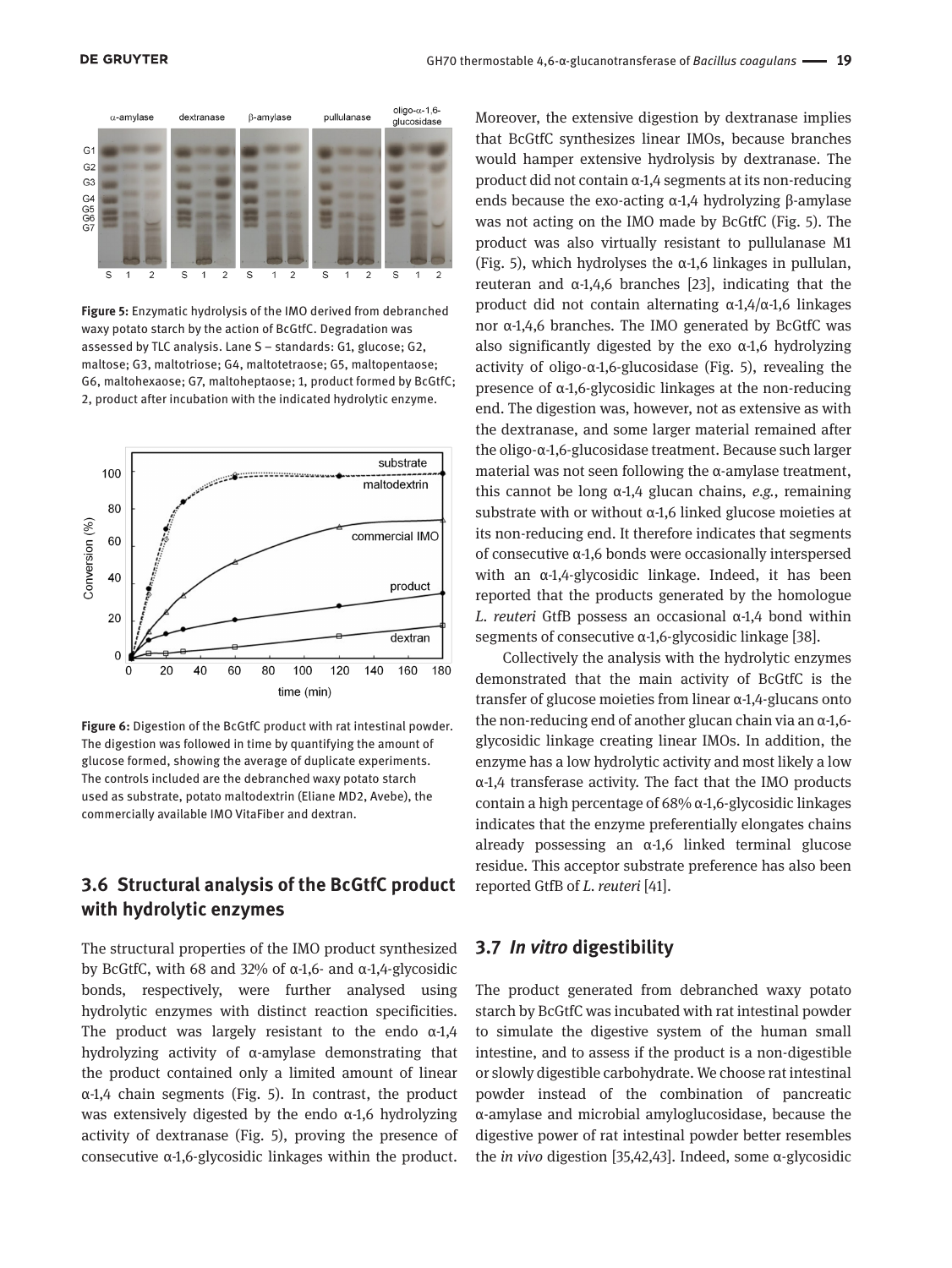carbohydrates are not digested by pancreatic α-amylase and microbial amyloglucosidase, while they are known to provide a glycemic response in humans [1,36]. This issue is resolved by using rat intestinal powder instead of amyloglucosidase, because of the wider substrate specificity of the brush border glucosidases [44,45].

The digestion data show that the IMO made by BcGtfC was digested slowly, with only 35% digestion within 3 h, while the substrate (debranched waxy potato starch) and a maltodextrin control were fully digested within 1 h (Fig. 6). Applying the definition of rapidly digestible starch (within 20 min), slowly digestible starch (between 20-120 min) and resistant starch (undigested in 120 min) [46], the product consisted of 13% rapidly, 17% slowly and 70% resistant starch. The digestion rate of dextran with a molecular weight of ~10 kDa was about half, reaching 18% in 3 h. Importantly, the BcGtfC product was digested much slower than the commercial IMO VitaFiber (Fig. 6), suggesting that the IMO product made by BcGtfC will provide a lower glycemic response *in vivo*.

# **4 Conclusions**

BcGtfC synthesizes IMOs with a high content of  $\alpha$ -1,6glycosidic linkages from linear α-1,4-glucan chains at high temperatures of up to 66 °C. Conversion of debranched starch yielded an IMO product with a relative high molecular weight of about 1.2 kDa compared to commercially available IMOs. Moreover, the product is only very slowly digested by rat intestine powder, suggesting that the product will have low glycemic response properties *in vivo*. Together these data indicate that the thermostable BcGtfC 4,6-α-glucanotransferase is a suitable candidate for the industrial production of slowly digestible IMOs from starch.

**Conflict of interest:** The authors declare no conflict of interest.

# **References**

- [1] Shin H., Seo D.H., Seo J., Lamothe L.M., Yoo S.H., Lee B.H., Optimization of *in vitro* carbohydrate digestion by mammalian mucosal α-glucosidases and its applications to hydrolyze the various sources of starches. *Food Hydrocoll*. 2019, 87, 470–476. <https://doi.org/10.1016/j.foodhyd.2018.08.033>
- [2] Jenkins D.J.A., Dehghan M., Mente A., Bangdiwala S.I., Rangarajan S., Srichaikul K., et al., Glycemic index, glycemic load, and cardiovascular disease and mortality. *New Engl.*
- [3] Pellegrini N., Vittadini E., Fogliano V., Designing food structure to slow down digestion in starch-rich products. *Curr Opin. Food Sci.* 2020, 32, 50–57. https://doi.org/10.1016/j. cofs.2020.01.010
- [4] Janecek S., Svensson B., MacGregor E.A., α-Amylase: an enzyme specificity found in various families of glycoside hydrolases. *Cell. Mol. Life Sci.* 2014, 71, 1149–1170. [https://doi.](https://doi.org/10.1007/s00018-013-1388-z) [org/10.1007/s00018-013-1388-z](https://doi.org/10.1007/s00018-013-1388-z)
- [5] Miao M., Jiang B., Jin Z., BeMiller J.N., Microbial starchconverting enzymes: recent insights and perspectives. *Compr. Rev. Food Sci. Food Saf.* 2018, 17, 1238–1260. [https://doi.](https://doi.org/10.1111/1541-4337.12381) [org/10.1111/1541-4337.12381](https://doi.org/10.1111/1541-4337.12381)
- [6] Sorndech W., Tongta S., Blennow A., Slowly digestible- and non-digestible α-glucans: an enzymatic approach to starch modification and nutritional effects. *Starch* 2018, 70, 1700145. <https://doi.org/10.1002/star.201700145>
- [7] van der Maarel M.J.E.C., Leemhuis H., Starch modification with microbial α-glucanotransferase enzymes. *Carbohydr. Polym*. 2013, 93, 116–121. [https://doi.org/10.1016/j.](https://doi.org/10.1016/j.carbpol.2012.01.065) [carbpol.2012.01.065](https://doi.org/10.1016/j.carbpol.2012.01.065)
- [8] Gangoiti J., Corwin S.F., Lamothe L.M., Vafiadi C., Hamaker B.R., Dijkhuizen L., Synthesis of novel α-glucans with potential health benefits through controlled glucose release in the human gastrointestinal tract. *Crit. Rev. Food Sci. Nutr.* 2020, 60, 123–146. <https://doi.org/10.1080/10408398.2018.1516621>
- [9] Zhang X., Leemhuis H., van der Maarel M.J.E.C., Synthesis of highly branched α-glucans with different structures using GH13 and GH57 glycogen branching enzymes. *Carbohydr. Polym.* 2019, 216, 231–237. [https://doi.org/10.1016/j.](https://doi.org/10.1016/j.carbpol.2019.04.038) [carbpol.2019.04.038](https://doi.org/10.1016/j.carbpol.2019.04.038)
- [10] Kittisuban P., Bruce R.H., Byung-Hoo L., Manop S., Slow glucose release property of enzyme-synthesized highly branched maltodextrins differs among starch sources. *Carbohydr. Polym.* 2014, 107, 182–191. [https://doi.](https://doi.org/10.1016/j.carbpol.2014.02.033) [org/10.1016/j.carbpol.2014.02.033](https://doi.org/10.1016/j.carbpol.2014.02.033)
- [11] Park B.R., Park J.Y., Lee S.H., Hong S.J., Jeong J.H., Choi J.H, et al., Synthesis of improved long-chain isomaltooligosaccharide, using a novel glucosyltransferase derived from *Thermoanaerobacter thermocopriae*, with maltodextrin. *Enzyme Microb. Technol*. 2021, 147, 109788. [https://doi.](https://doi.org/10.1016/j.enzmictec.2021.109788) [org/10.1016/j.enzmictec.2021.109788](https://doi.org/10.1016/j.enzmictec.2021.109788)
- [12] Casa-Villegas M., Marin-Navarro J., Polaina J., Amylases and related glycoside hydrolases with transglycosylation activity used for the production of isomaltooligosaccharides. *Amylase* 2018, 2, 17–29. <https://doi.org/10.1515/amylase-2018-0003>
- [13] Sorndech W., Nakorn K.N., Tongta S., Blennow A., Isomaltooligosaccharides: recent insights in production technology and their use for food and medical applications. *LWT* 2018, 95, 135–142. <https://doi.org/10.1016/j.lwt.2018.04.098>
- [14] Madsen 2<sup>nd</sup> L.R., Stanley S., Swann P., Oswald J., A survey of commercially available isomaltooligosaccharide-based foods ingredients. *J. Food Sci.* 2017, 82, 401–408. [https://doi.](https://doi.org/10.1111/1750-3841.13623) [org/10.1111/1750-3841.13623](https://doi.org/10.1111/1750-3841.13623)
- [15] Hu Y., Winter V., Chen X.Y., Gänzle M., Effect of acceptor carbohydrates on oligosaccharide and polysaccharide synthesis by dextransucrase DsrM from *Weissella cibaria*. *Food Res. Int*. 2017, 99, 603–611. [https://doi.org/10.1016/j.](https://doi.org/10.1016/j.foodres.2017.06.026) [foodres.2017.06.026](https://doi.org/10.1016/j.foodres.2017.06.026)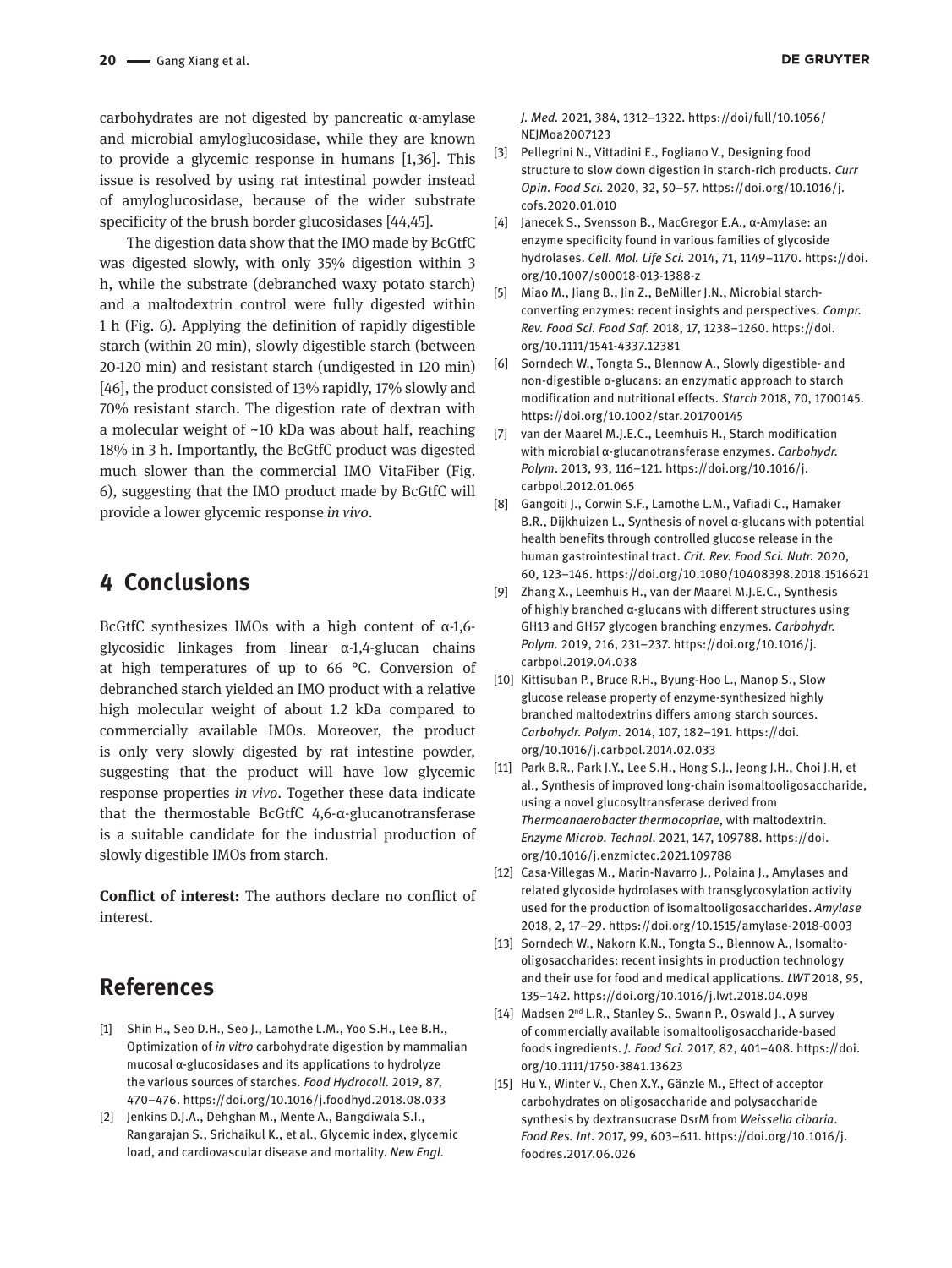- [16] Gan W., Zhang H., Zhang Y., Hu X., Biosynthesis of oligodextrans with different Mw by synergistic catalysis of dextransucrase and dextranase. *Carbohydr. Polym.* 2014, 112, 387–395. <https://doi.org/10.1016/j.carbpol.2014.06.018>
- [17] Leemhuis H., Dobruchowska J.M., Ebbelaar M., Faber F., Buwalda P.L., van der Maarel M.J.E.C., et al., Isomalto/ malto-polysaccharide, a novel soluble dietary fiber made via enzymatic conversion of starch. *J. Agric. Food Chem*. 2014, 62, 12034–12044.<https://doi.org/10.1021/jf503970a>
- [18] Lombard V., Golaconda Ramulu H., Drula E., Coutinho P.M., Henrissat B., The carbohydrate-active enzymes database (CAZy) in 2013. *Nucleic Acids Res.* 2014, 42, D490–D495. <https://doi.org/10.1093/nar/gkt1178>
- [19] Kralj S., Grijpstra P., van Leeuwen S.S., Leemhuis H., Dobruchowska J.M., van der Kaaij R.M., et al., 4,6-α-Glucanotransferase, a novel enzyme that structurally and functionally provides an evolutionary link between glycoside hydrolase enzyme families 13 and 70. *Appl. Environ. Microbiol.* 2011, 77, 8154–8163.<https://doi.org/10.1128/AEM.05735-11>
- [20] Klostermann C.E., van der Zaal P.H., Schols H.A., Buwalda P.L., Bitter J.H., The influence of α-1,4-glucan substrates on 4,6-α-dglucanotransferase reaction dynamics during isomalto/maltopolysaccharide synthesis. *Int. J. Biol. Macromol*. 2021, 181, 762–768.<https://doi.org/10.1016/j.ijbiomac.2021.02.220>
- [21] Leemhuis H., Dijkman W.P., Dobruchowska J.M., Pijning T., Grijpstra P., Kralj S., et al., 4,6-α-Glucanotransferase activity occurs more widespread in *Lactobacillus* strains and constitutes a separate GH70 subfamily. *Appl. Microbiol. Biotechnol*. 2013, 97, 181–193. [https://doi.org/10.1007/](https://doi.org/10.1007/s00253-012-3943-1) [s00253-012-3943-1](https://doi.org/10.1007/s00253-012-3943-1)
- [22] Gangoiti J., Pijning T., Dijkhuizen L., The *Exiguobacterium sibiricum* 255-15 GtfC enzyme represents a novel glycoside hydrolase 70 subfamily of 4,6-α-glucanotransferase enzymes. *Appl. Environ. Microbiol*. 2016, 82, 756–766. [https://doi.](https://doi.org/10.1128/AEM.03420-15) [org/10.1128/AEM.03420-15](https://doi.org/10.1128/AEM.03420-15)
- [23] Gangoiti J., van Leeuwen S.S., Vafiadi C., Dijkhuizen L., The Gram-negative bacterium *Azotobacter chroococcum* NCIMB 8003 employs a new glycoside hydrolase family 70 4,6-α-glucanotransferase enzyme (GtfD) to synthesize a reuteran like polymer from maltodextrins and starch. *Biochim. Biophys. Acta* 2016, 1860, 1224–1236. [https://doi.](https://doi.org/10.1016/j.bbagen.2016.02.005) [org/10.1016/j.bbagen.2016.02.005](https://doi.org/10.1016/j.bbagen.2016.02.005)
- [24] Gangoiti J., van Leeuwen S.S., Gerwig G.J., Duboux S., Vafiadi C., Pijning T., et al., 4,3-α-Glucanotransferase, a novel reaction specificity in glycoside hydrolase family 70 and clan GH-H. *Sci. Rep*. 2017, 7, 39761. <https://doi.org/10.1038/srep39761>
- [25] Moulis C., Joucla G., Harrison D., Fabre E., Potocki-Veronese G., Monsan P., et al., Understanding the polymerization mechanism of glycoside-hydrolase family 70 glucansucrases. *J. Biol. Chem*. 2006, 281, 31254–31267. [https://doi.org/10.1074/](https://doi.org/10.1074/jbc.M604850200) [jbc.M604850200](https://doi.org/10.1074/jbc.M604850200)
- [26] Fabre E., Bozonnet S., Arcache A., Willemot R.M., Vignon M., Monsan P., et al., Role of the two catalytic domains of DSR-E dextransucrase and their involvement in the formation of highly α-1,2 branched dextran. *J. Bacteriol*. 2005, 187, 296–303. <https://doi.org/10.1128/JB.187.1.296-303.2005>
- [27] Leemhuis H., Pijning T., Dobruchowska J.M., van Leeuwen S.S., Kralj S., Dijkstra B.W., et al., Glucansucrases: threedimensional structures, reactions, mechanism, α-glucan analysis and their implications in biotechnology and food

applications. *J. Biotechnol*. 2013, 163, 250–272. [https://doi.](https://doi.org/10.1016/j.jbiotec.2012.06.037) [org/10.1016/j.jbiotec.2012.06.037](https://doi.org/10.1016/j.jbiotec.2012.06.037)

- [28] Yan M., Wang B.H., Xu X., Chang P., Hang F., Wu Z., et al., Molecular and functional study of a branching sucrase-like glucansucrase reveals an evolutionary intermediate between two subfamilies of the GH70 enzymes. *Appl. Environ. Microbiol*. 2018, 84, e02810-7.<https://doi.org/10.1128/AEM.02810-17>
- [29] Li X., Wang X., Meng X., Dijkhuizen L., Liu W., Structures, physico-chemical properties, production and (potential) applications of sucrose-derived α-d-glucans synthesized by glucansucrases. *Carbohydr. Polym*. 2020, 249, 116818. [https://](https://doi.org/10.1016/j.carbpol.2020.116818) [doi.org/10.1016/j.carbpol.2020.116818](https://doi.org/10.1016/j.carbpol.2020.116818)
- [30] Chen Z., Ni D., Zhang W., Stressler T., Mu W., Lactic acid bacteria-derived α-glucans: from enzymatic synthesis to miscellaneous applications. *Biotechnol. Adv*. 2021, 47, 107708. <https://doi.org/10.1016/j.biotechadv.2021.107708>
- [31] Behabtu N., Kralj S., Enzymatic polymerization routes to synthetic−natural materials: a review. *ACS Sustainable Chem. Eng*. 2020, 8, 9947–9954. [https://doi.org/10.1021/](https://doi.org/10.1021/acssuschemeng.0c01664) [acssuschemeng.0c01664](https://doi.org/10.1021/acssuschemeng.0c01664)
- [32] Petersen T.N., Brunak S., von Heijne G., Nielsen H., SignalP 4.0: discriminating signal peptides from transmembrane regions. *Nat. Methods* 2011, 8, 785–786. [https://doi.org/10.1038/](https://doi.org/10.1038/nmeth.1701) [nmeth.1701](https://doi.org/10.1038/nmeth.1701)
- [33] van Leeuwen S.S., Kralj S., van Geel-Schutten I.H., Gerwig G.J., Dijkhuizen L., Kamerling J.P., Structural analysis of the α-dglucan (EPS35-5) produced by the *Lactobacillus reuteri* strain 35-5 glucansucrase GTFA enzyme. *Carbohydr. Res.* 2008, 343, 1251–1265. <https://doi.org/10.1016/j.carres.2008.01.044>
- [34] Dong Z., Tang C., Lu Y., Yao L., Kan Y., Microbial oligo-α-1,6 glucosidase: current developments and future perspectives. *Starch* 2020, 72, 1900172. [https://doi.org/10.1002/](https://doi.org/10.1002/star.201900172) [star.201900172](https://doi.org/10.1002/star.201900172)
- [35] Hernandez-Hernandez O., Olano A., Rastall R., Moreno F., *In vitro* digestibility of dietary carbohydrates: toward a standardized methodology beyond amylolytic and microbial enzymes. *Front. Nutr.* 2019, 6, 61. [https://doi.org/10.3389/](https://doi.org/10.3389/fnut.2019.00061) [fnut.2019.00061](https://doi.org/10.3389/fnut.2019.00061)
- [36] Martinez M.M., Starch nutritional quality: beyond intraluminal digestion in response to current trends. *Curr. Opin. Food Sci*. 2021, 38, 112–121. <https://doi.org/10.1016/j.cofs.2020.10.024>
- [37] Johnson S.L., Daligault H.E., Davenport K.W., Jaissle J., Frey K.G., Ladner J.T., et al., Complete genome sequences for 35 biothreat assay-relevant *Bacillus* species. *Genome Announc*. 2015, 6, e01144-17.<https://doi.org/10.1128/genomea.00151-15>
- [38] Dobruchowska J.M., Gerwig G.J., Kralj S., Grijpstra P., Leemhuis H., Dijkhuizen L., et al., Structural characterization of linear isomalto-/malto-oligomer products synthesized by the novel GTFB 4,6-α-glucanotransferase enzyme from *Lactobacillus reuteri* 121. *Glycobiology* 2012, 22, 517–528. [https://doi.](https://doi.org/10.1093/glycob/cwr167) [org/10.1093/glycob/cwr167](https://doi.org/10.1093/glycob/cwr167)
- [39] Bai Y., van der Kaaij R.M., Woortman A.J., Jin Z., Dijkhuizen L., Characterization of the 4,6-α-glucanotransferase GTFB enzyme of *Lactobacillus reuteri* 121 isolated from inclusion bodies. *BMC Biotechnol.* 2015, 15, 49. [https://doi.org/10.1186/s12896-015-](https://doi.org/10.1186/s12896-015-0163-7) [0163-7](https://doi.org/10.1186/s12896-015-0163-7)
- [40] McPherson A.E., Jane J., Comparison of waxy potato with other root and tuber starches. *Carbohydr. Polym*. 1999, 40, 57–70. [https://doi.org/10.1016/S0144-8617\(99\)00039-9](https://doi.org/10.1016/S0144-8617(99)00039-9)